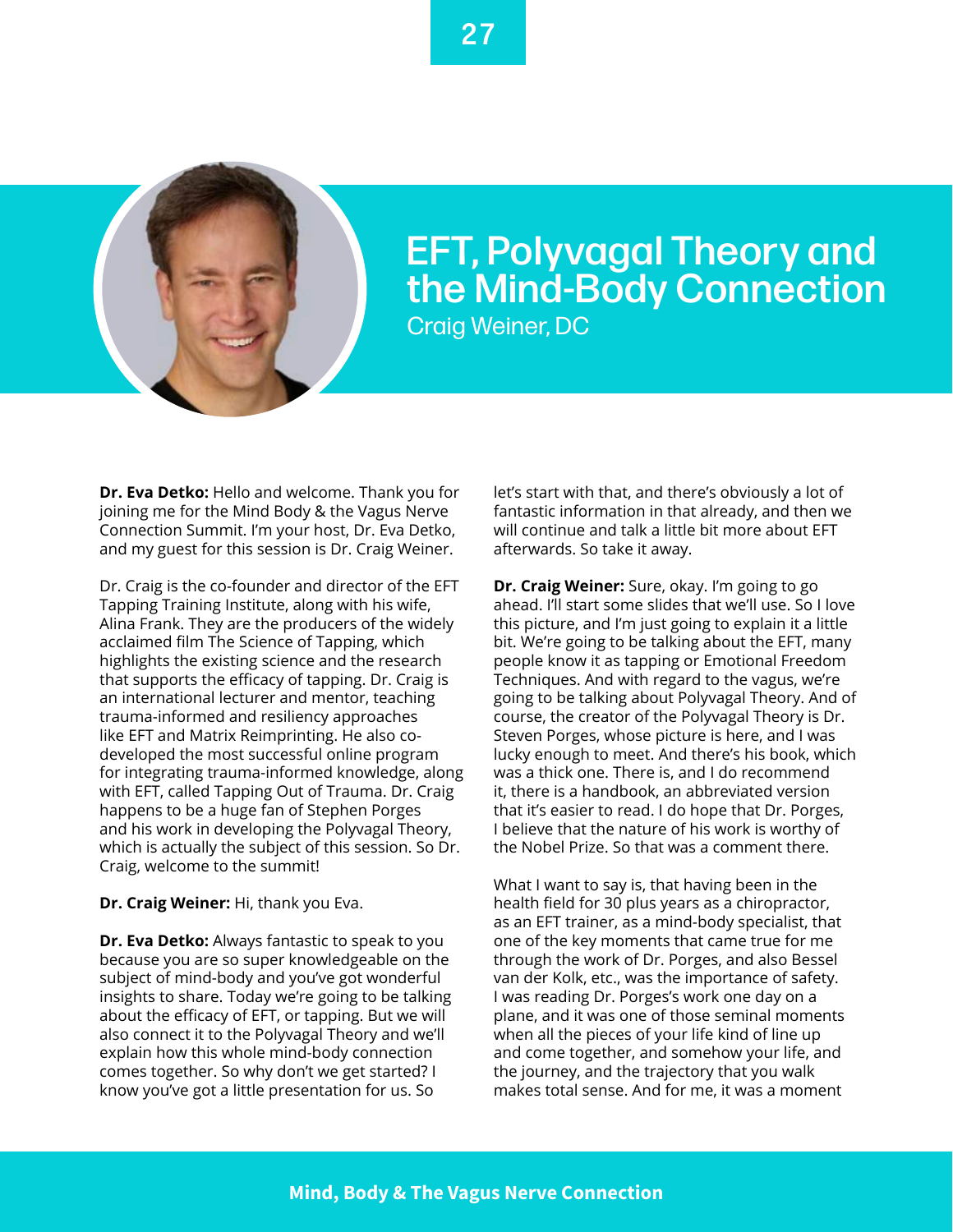

in which I realized that safety is everything. That the felt sense of feeling safe in one's body was an absolute requirement for health and well-being, and the ability to heal.

So it was through Dr. Porges, that I started to understand that concept from a more scientific perspective. And his work focuses on the vagus nerve. And through his understanding of how it works, that for us to be connected, for us to heal, our relationship with others through the vagus nerve, allows us the possibility of feeling safe, and then healing, and then being at our most full sense of self. And Dr. Porges, as you could just see in his picture right there, so much embodies that sense of joy and safety, and connection.

But we're going to go ahead, move on. What is the vagus nerve? So much of this summit, you're hearing different, the viewers are, watching and hearing different perspectives about the vagus nerve. I thought I'd just show a few pictures first, for those that are more visual learners. And for anybody that studies anatomy and physiology, there are the 12th cranial nerves.

There are the nerves that basically originate within the brain. And if you look at the bottom left of the square, you're going to see the tenth cranial nerve, which is the vagus nerve. And you could see all the other ones show very distinct areas of the eye, of the face, of the inner ear, etc., that the other cranial nerves specifically innervate and work with.

But when you go to that bottom left, that tenth cranial nerve, the vagus nerve, you go: "Wait a minute. I see it's going to the ear, into the intestines, and organs, and heart, and lungs." And so there is this massive amount of innervation that the vagus nerve, as part of the parasympathetic, the rest and restore, and regeneration part of our nervous system, is a part of. And let's go ahead and take a look just at the

vagus nerve for a moment.

So if we look here and we look at all the internal organs of the body, and you can see the yellow. The yellow is the vagus nerve and you can start to see just how much the vagus nerve is connected to neurologically, through all the organs of digestion, and respiration, and the heart, and also we'll be talking about around the face. And I think that the visual just helps you to see the incredible power of this one, quote unquote, nerve, or nerve bundle or nerve trajectory.

And when we talk about top-down and bottomup, for those of you that are familiar with those terms, we're talking about from top-down, how the vagus nerve affects through what we call efferent nerves that are going from the top down, and affecting where they're going to. And bottom-up is information that's coming in from lower in their body and coming up and receiving information. And the vagus nerve actually is 80 percent sensory. So most of the work, information that it's transmitting, is coming from the gut, from the heart, from our lungs, from all those tissues, bringing information about our internal system. But the vagus nerve also brings information from the external world, because the vagus nerve is a balancer.

The vagus nerve just is so incredibly interwoven with so many aspects of health. And this is the non-disputable anatomy of the vagus nerve. But I want to take it further into functionality. I want to go ahead and say that the vagus nerve, and especially as we move into the Polyvagal Theory, allows for two primary ways in which we interact with others in the world. And so the vagus nerve, when it's working well, when we're feeling safe, when we're in a balanced state, allows us to easily, and promotes the ability for us, to connect with others. Which of courses is healing and heartfelt, and moving toward wholeness. But it also allows for a mechanism in which it allows us to defend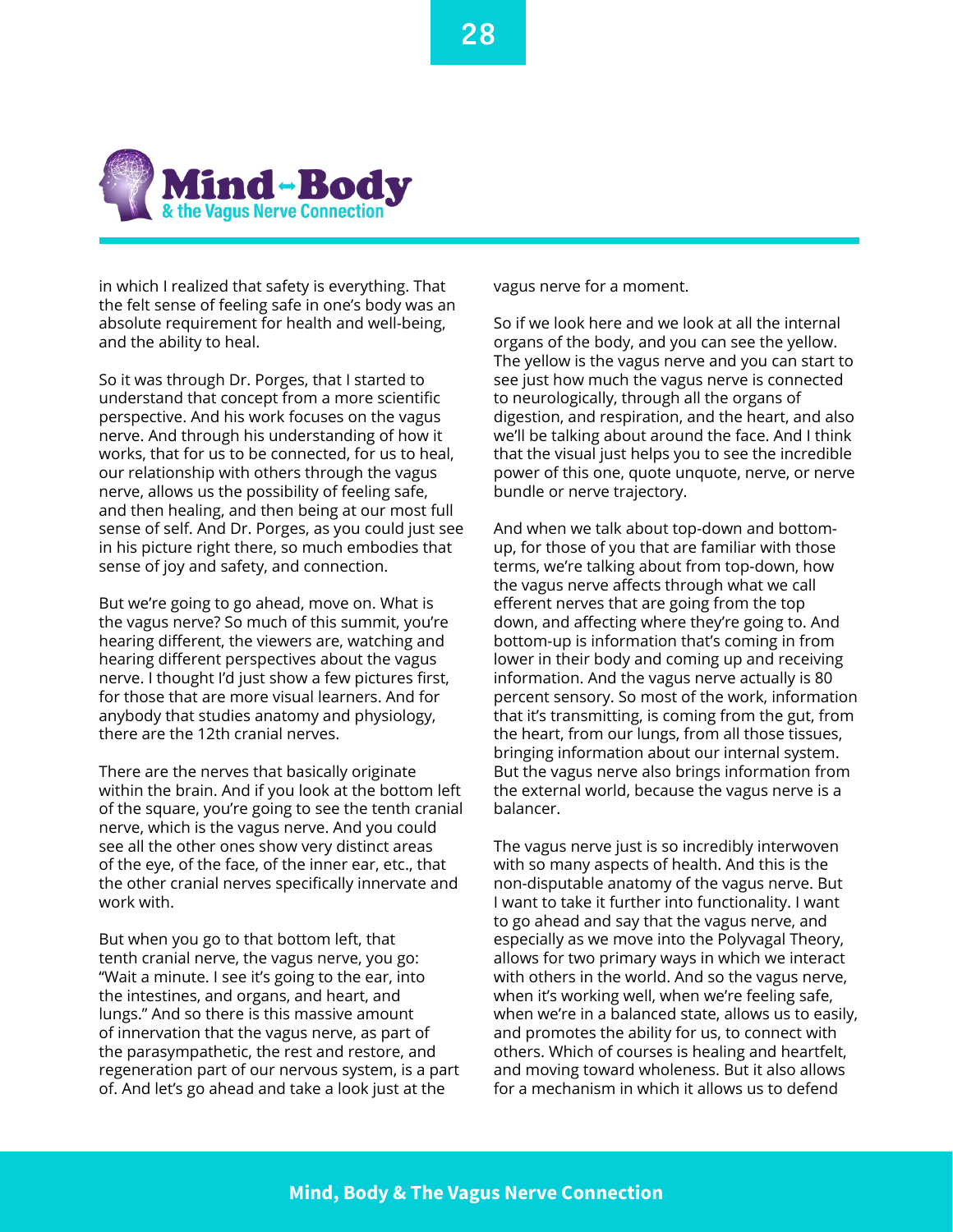

and protect ourselves. Which is important sometimes, but when overdone, can also keep us apart.

And so I want to go ahead and talk a little bit about how Dr. Porges's Polyvagal theory helps to explain that. What I want to say is first, when we talk about the Polyvagal Theory, what it really is, it helps to explain, what I would say the hierarchy of how we react to the world, given the evolution of our neural circuitry of our nervous systems. So this theory helps to explain how the vagus nerve is part of, in addition to other parts of the nervous system, it's all about our interactions with the world, and it's all about how we can best respond appropriately to the current circumstances of things that are happening. So Polyvagal Theory helps us to make sense of why our bodies respond the way they do in different circumstances.

So when we look at the development of our nervous system evolutionarily over time, when we look at the oldest parts of our brain, the oldest part evolutionarily, we talk about the reptilian part of our brain, brain stem, that's all about survival. So the hierarchy that Dr. Porges talks about is a three step evolution. He divides the vagus into what we call the old vagus or the dorsal vagus, and the newer vagus. So there's two parts and it'll make more sense as I go over it. So let's just say that all of a sudden somebody walks in, you're at a party, you're in a room, somebody walks in, and all of a sudden you're starting to talk with them, and you start noticing yourself getting defensive, reactive, shutting down, protective. You're not sure why. The person reminds you of something, somebody, you don't even know why.

And the first response coming from the newer vagus is: "How do I kind of befriend them?" How do I use my body, my voice, my eyes, my language, my smile, all of those things to take down this feeling of "this isn't good"? Maybe

even a little bit threatening, a little bit scary. Can I interact with another person using that newest part of my vagus nerve to take things down a notch and go: "Oh, OK, sorry I thought you were somebody else." And all of a sudden we're in a place of balance again.

So our first attempt using Polyvagal Theory is this idea of using our social engagement system, of trying to connect, of trying to orient to the present moment by being grounded. The newer part of our vagus innervates so many of the muscles around our face and our throat, and voice box. So the tone of our voice, the look, the sparkle in our eyes, the way we smile. Think about the way a mother interacts with a child and how she uses those kinds of tools to make a baby calm down. But in a threatening situation, that's gonna be our first go-to.

If that doesn't work or we're unable to access that, or it's not functioning correctly, then the next thing that happens is our body then goes into that sympathetic nervous system fight-orflight response. Now, all of a sudden, the danger is still there, there's still a threat to our well-being or it feels that way. And so we either move in one of two directions, which means we have the resources to move forward and fight this thing off, like it says there with rage, with anger, or something that's forward moving to try to neutralize the event. Or we start to move into a more fear, panic kind of place, and we're able to just get out of the room, and we flee. If we're able to do, and have the resources to do, either one of those two, great, the situation gets resolved, and the threat is gone.

If we are unable to do that, any of those, then it moves on to the third way of responding, and that's the freeze response. That's the shutdown response. That's the part that's run by the old vagus. So if you think about, for example, the possum, when somebody talks about playing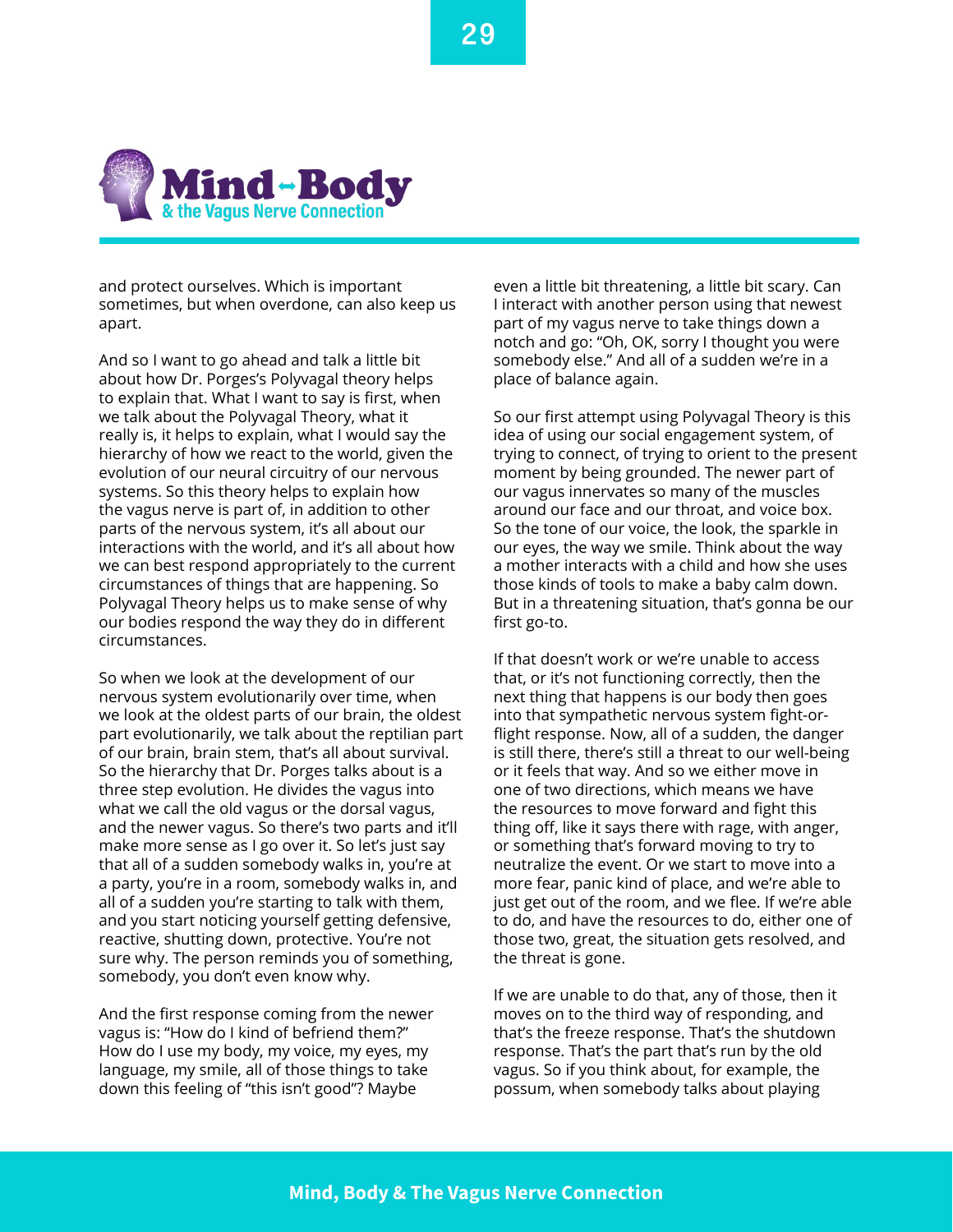

possum, the nervous system goes into a place that it shuts down, it goes into freeze, respiration slows. All of a sudden our body is moving toward a place of being numbed, because it's like the idea we're about to be eaten by a tiger, an alligator, or something else. We don't want to not feel the pain of that. We want to be able to almost go into a place of complete shutdown where we slow things so far down that it's almost like our body is feigning death.

So just a quick review. We're in a place of threat, our body perceives that, we try to use our social engagement system first. If that doesn't work, we move into fight-or-flight. If that doesn't work, we move into freeze. So what I want to also say about this that's so important, is that Dr. Porges also created a term that he refers to as neuroception. So really neuroception is our bodies, nervous system's detection of risk. So it's the way that our nervous system detects risk in our environment. And it makes automatic decisions based on its detection of: "Is this a threat or is this not a threat?" Now, in a clear world, so to speak, I see a tiger coming close to me. It's a threat, right? There's no gate in between. There's nothing in between to protect me. It's a true threat.

However, when we have a history of adverse experiences and trauma earlier in life, many things feel like a threat, seem like a threat, our body's determined it's a threat, because of the way that somebody sounded, or looked at me, or said something, the words they used, the look they gave, etc. And all of a sudden my body goes into a hyper-alert response, the whole response of the amygdala, the hippocampus, our nervous system. I then go on high alert, even if it's not truly a threat. So the neuroception of our bodies is determined by our past experiences. And it's where often people feel like they've been hijacked by their body. Even though they know this isn't a threat, even though they intellectually know one thing, their body is responding differently.

And now all those internal signals of the vagus nerve that are getting information from the body, from the bottom up are saying: high alert, threat, we need to do one of these things, in this stepwise process that we're talking about. So when we look at Polyvagal Theory, what it does is it helps us to understand why our bodies and brains react in the way that it does in different situations. And also why, when somebody has been through trauma, it affects the clarity of how they react, and how they perceive others as well. But you can see as you look even in the bottom of the slide, and probably other presenters have talked about it, how when the system isn't functioning optimally, it affects everything from digestion, insulin activity, our immune response, even chronic pain, etc.

So what I want to say is, Polyvagal Theory helps us to understand that our vagus nerve and our body adapts to stress, and adapts to trauma. So these over-reactions, or these shut down reactions, in which we disconnect from ourselves and disconnect from feelings is an adaptation to be able to survive. So it's not wrong, it's just how it's adapted given the circumstances that we've lived through. Since the vagus nerve either allows us to create connection, or protects us and defends us, we want to see what are the steps and what are the interventions that helps us move toward the ability to connect to others, since that's so critical. And so if we look at, for example, what he says is that the body experiences almost all evaluation as threat.

Now, that's interesting because anybody that's been a student in a classroom, anybody that's been around, anybody that judges them or evaluates them, feels threatening to the body. The body responds by protecting and defending, which sends information up, which then causes us to react and defend in certain ways. So evaluation, which we all have, our fears of judgment, our fears of criticism, the way that people evaluate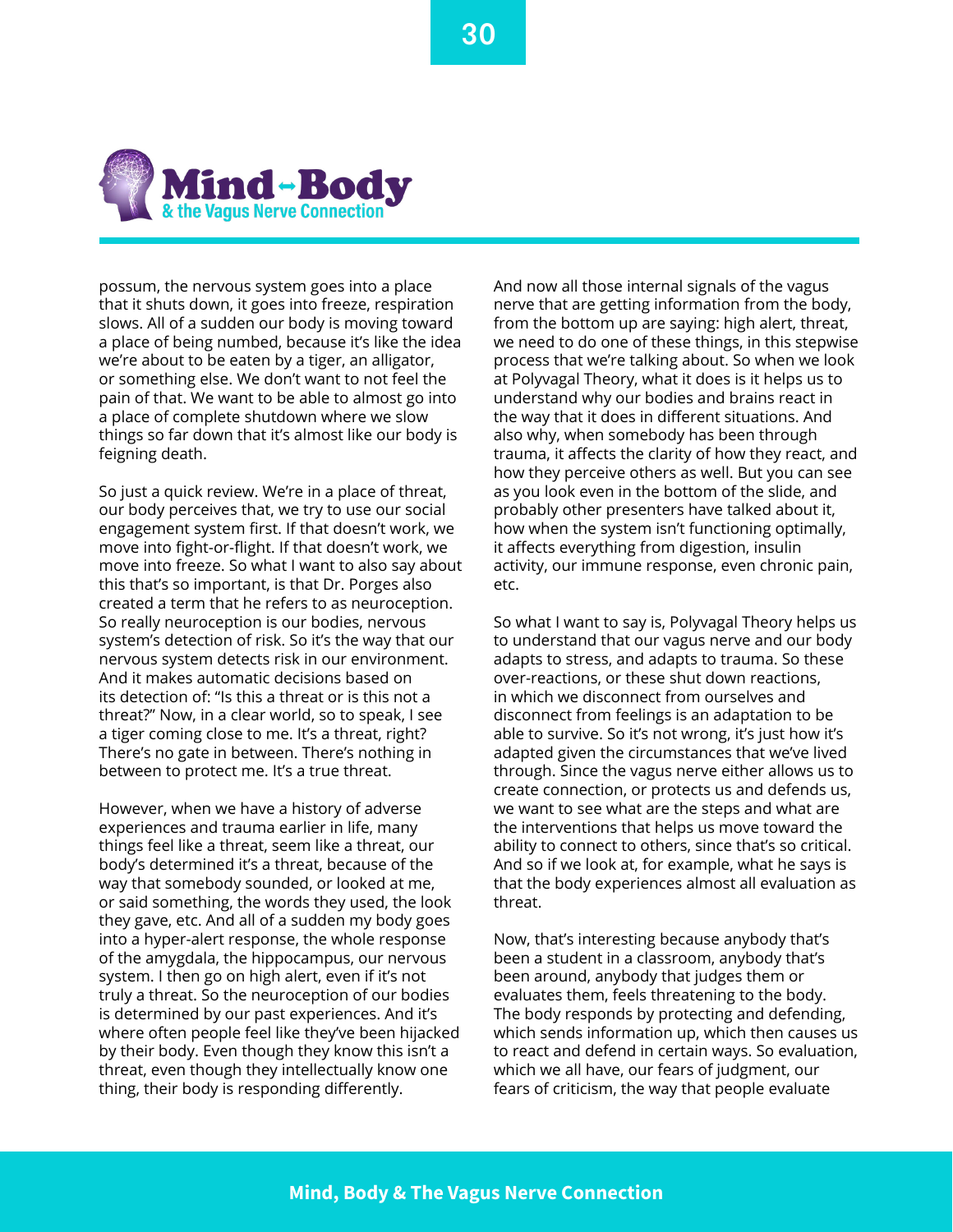

it, is often felt neuroceptively as a threat. He also says our biological imperative is to connect.

So as mammals, the connection between people is so critical. One of the most primary ways that we can cause trauma is by creating isolation. When we start to look at isolation or separateness with the child from a parent, or from others in their community, that disconnection is so critically important neurologically because there's this interaction that happens. In other words, we need others to help self-regulate ourselves.

So here I am, and I am feeling vulnerable and feeling not so safe, or something's going on within myself. But when I look to another person and I see the twinkling in their eyes, and I see their smile, my ability to detect safety here, is read through my vagus nerve. So I'm looking at another person and I'm determining: "Do I feel safe in this moment?" Well, what we know is that people that have been traumatized, studies with people that have been through PTSD, they can very accurately, for example, read and detect even subtle tones of anger in another person accurately, because they learned that that was an important survival skill. But they cannot as clearly register and read signs of sadness, or signs of grief, or signs of other types of emotions that aren't as important for their survival.

So trauma affects this nervous system in a way that makes it not as clear in reading other people's emotions. Not only that, but trauma also affects my ability to use the vagus nerve around my face to be able to promote feelings of safety and connection. So people with a lot of trauma have often a flatter affect and a more monotone voice. So trauma affects my ability both to interact with another in the information I'm giving off, as well as detecting and reading.

And therefore situations can get complicated, can get intensified, can become hyper-aroused or disconnected, and shut down much more easily when there's a history of trauma. It's also why we often say, we'll be talking more about EFT, why there is much we can do for self-regulation with EFT and tapping when I'm upset to be able to use a regular self-regulation technique like tapping to do that.

But when working with somebody that's experienced trauma, I always recommend that they work with a trained, skilled, certified practitioner. Because what I say is, when we're dealing with something intense, it's almost like this person fell out of the lifeboat but this person is holding the lifeboat steady, so that this person can stop splashing around, and find a place to be able to go into this more stable place again. So it's this interconnection between mammals that's so critical for regulation. Other points, the essence of safety is a visceral, body-based response, not just a cognitive one.

Because I can think: "Oh, I should be safe here. I've known this person for years" but my body's informing that "I don't know, but it just doesn't feel right". It's a gut response, so to speak, which is critical. That that neuroception, that sense of as soon as I walk in a room my radar is telling me "I don't like this here", I may not sense it as not feeling safe, that might not be my cognitive thought, but it doesn't feel right.

And we're not often making the connections why it doesn't feel right. It's the way somebody looks, it's the color of their clothes, it's the size of their body. Somehow it's making a connection with something that doesn't feel safe or feels threatened. And as Dr. Porges says, "feeling safe is the prescription." So we have to start to re-prioritize our relationships, how we are in our relationships, the healing work that we do. So that we really put an emphasis on safety for healing. And that's such a big part of any kind of therapeutic intervention. And I know that to be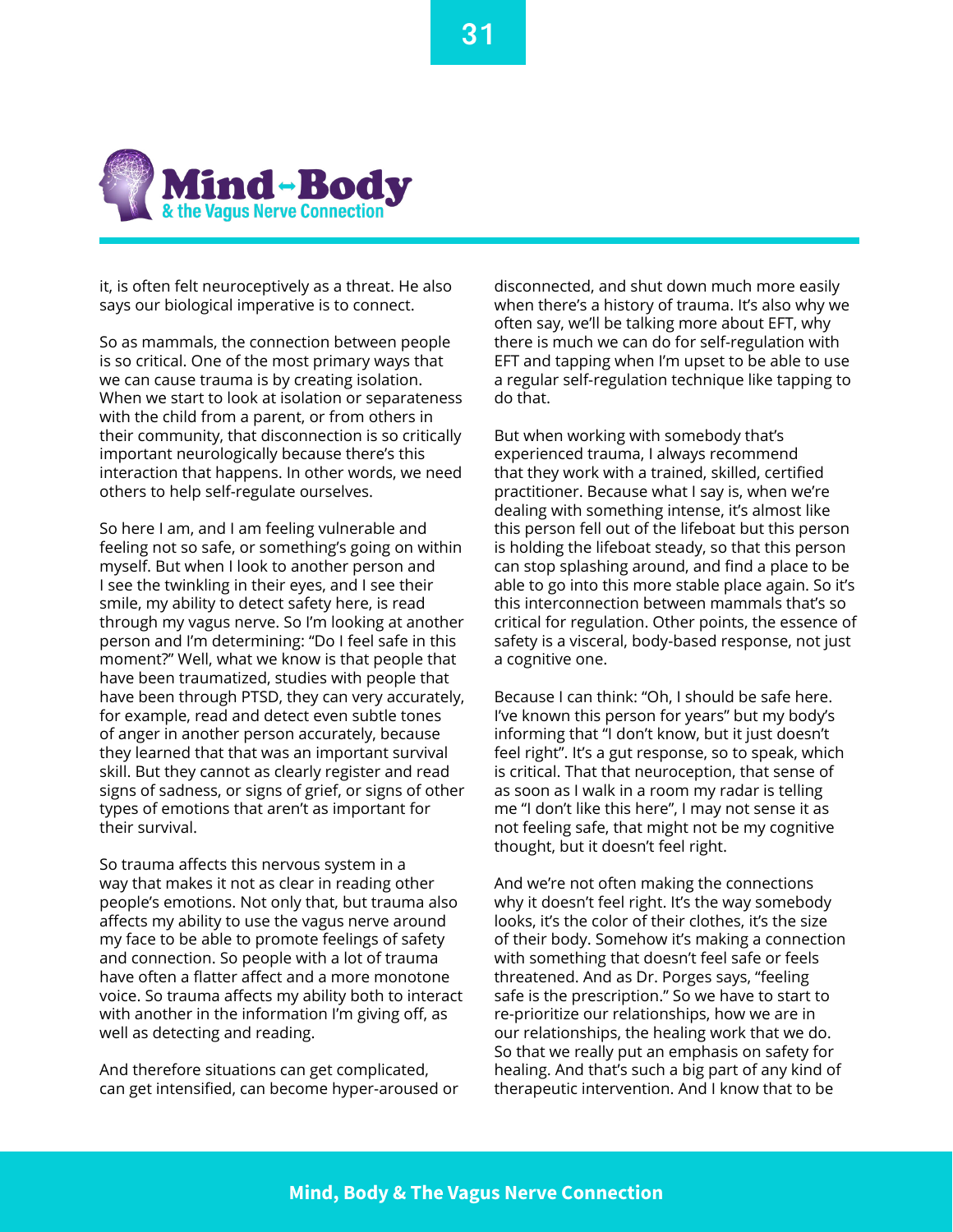

true personally, having lived through times in my childhood that did not feel safe, as a child growing up in many different circumstances.

And so therefore often felt vulnerable, often felt unable to speak up, often felt shy. And even in early pictures, I would have pictures taken of my eyes almost tearing and crying because it felt like I was being seen by the camera, which felt far too invasive. Early in my life, I would often have the arousals, the sense of hypervigilance where I'm always unconsciously looking around, kind of scanning for danger. So all these things get embedded into the body, read by the vagus nerve, lift it up to the brain, where it then connects it to feelings, sensations, emotions, thoughts, beliefs, experiences. And all of that is happening below the level of our awareness.

When we talk about trauma, many people used to think about like the trauma of a car accident and the trauma of a fire, which of course are traumas. But fortunately, as we become more trauma-informed in the last 5 to 10 years, we can start to look at a much larger body of things that, when we understand Polyvagal Theory and neuroception, even things that aren't the big fire, and aren't the mugging, and aren't the attack, and aren't the break in, and aren't those things, the earthquake, other things get experienced as trauma because they feel and are perceived neuroceptively as threatening to my well-being.

So somebody that has experienced a lot of trauma has so many of these, not necessarily everyone or every person, a loss of sense of safety, the world becomes a dangerous place. And I make choices about my life, my career, my relationships based on trying to avoid things that feel not safe. We also lose our clarity of what are danger cues.

Dr. Porges will call this system our internal TSA agent. So in the US, the TSA is like the security at

the airport. And imagine somebody that's been through a lot of trauma, acting is a TSA agent says: "No, you can't come on this plane. No, you can't come on this plane. You can't come on this plane because you look like this. You look like this," etc. And all of a sudden there is a plane, but there's nobody on it. Because that hyper-alertness of that exaggeration of our safety system is on such high alert that nothing is perceived safe.

So it's a loss of clarity of both cues. Loss of trust for people, you can't trust, a sense of shame about one's experiences, a loss of ability to truly connect with others, so a loss of intimacy. We lose the ability to feel things deeply because they feel dangerous from our bodies internally, so we move toward dissociation and disconnection from one's sensations, emotions and feelings, a loss of connection to one's body.

So often a person with a lot of trauma continues to get injured and not able to feel things as much, a loss of sense of self, loss of self-worth. And also this continued fascinating topic that we won't go into deeply here, the tendency to re-enact the traumas we've been through, almost out of an attempt to overcome and heal those things that we weren't able to overcome the first time. So this kind of gives an insight to the impacts that trauma have on us. And neuroceptively, how we can misread our environment so that everything feels not safe, and we act out of survival, and we act out of staying safe, and defending, or reacting, or overreacting in a wide variety of circumstances.

So now let's move to the other side of the equation. When we look at the science of social safety, when we are able to live a life that's more engaged in the ventral vagal state, in the newer vagus, that part when we talked about that social engagement system. When we are able to live more of our life in that state, then, this is a nice graphic that shows, we're able to embrace connection, we're able to breathe more fully, we're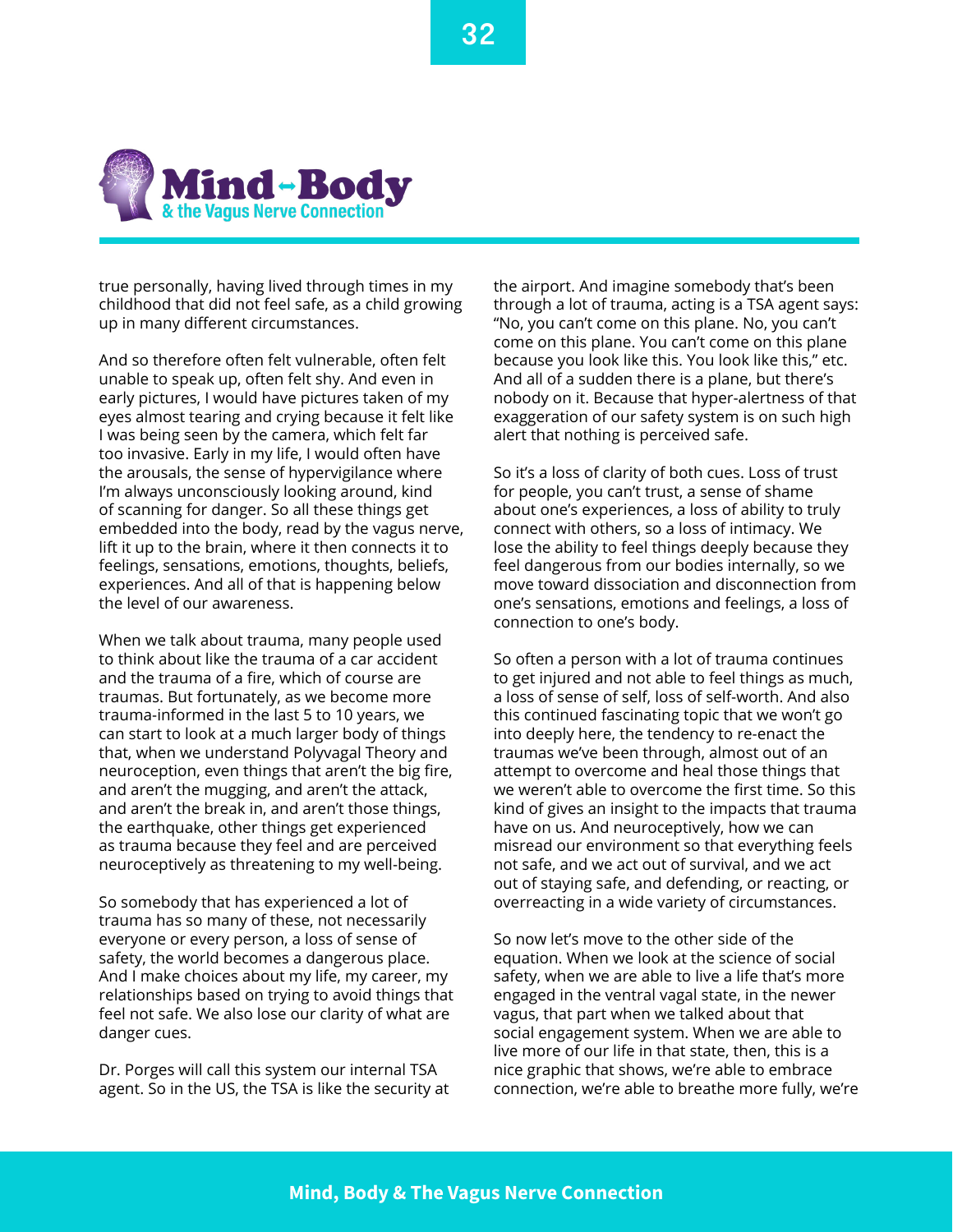

able to feel what we feel, we're able to observe without reaction, we're able to be more mindful. One of the things that I see so much is people that have been through a lot of trauma will often say: "I don't like to meditate", or "I can't meditate." And there's a really good reason for that.

People that have experienced a lot of trauma often have that because when you become still, when you start to shut off the outside sensory environment, and you start to turn internally, the body often starts to feel those states of vulnerability and threat and not say: "Who knows where it's going to go? Who knows what I'm going to remember? I don't know what's going to happen if I go here." And so it just starts to shut down. The mind starts to race and they just feel, I can't go in that direction, it doesn't work for me. That's why this Polyvagal Theory so helps us to understand: "That's why I can't receive, that's why I have problems with stillness, that's why I have problems with feeling things deeply, or feeling emotions deeply", etc.

People that try things like Qigong or other things that are more subtle in sensation, they just say: "I can't do that." And that was me for a long time. I remember when I tried to do Qigong in my 20s, I was like: "I don't feel anything, I don't feel energy, I don't feel." And it would be very frustrating. Came back to it 20 years later after a lot of personal work, I was like: "Wow, now I'm feeling things I never felt before." And that makes perfect sense when aligned with this work. So as we start to find ways to heal our trauma like EFT, we start to find ways and relationships, and people to feel safe.

I think also one misnomer often is, and I know I had experienced this in relationship, was that: "I have to find my own safety first before I find it in another". And I want to say that's not true at all. It's actually often in relationship, in nonjudgmental relationships, that healing and safety within oneself could be found, in that

interpersonal safe relationship that fosters feelings of safety, physical sensations of safety. This is what we're working towards. We're trying to move towards the central vagal state of interaction that feel safe with others, and within ourselves as a result. But trauma gets in the way of that. So we have to find ways to overcome this sense of trauma.

So when we practice with ourselves or our practitioners, with other people, the science of social safety, then we become the people who know how those over-activations of the sympathetic nervous system, how those fight-orflight responses happen, and the way that that old, dorsal shutdown, freeze response happens. We understand how they activate in people, the threat detection network. We understand how people get defensive and protective in their behaviors where they shut down. And for me, that's what being trauma-informed is.

Being trauma-informed is knowing people are doing the best they can in the moment or situation, given their history and given what their bodies are telling them, if this feels safe or not. So when we start to really get that in any situation, then we can start to have appreciation, empathy. It doesn't mean that we don't get triggered. But what we're trying to do with this work is to capture perhaps what triggers us quickly, be able to understand that, and have methods for then reducing that triggering response so we can then proceed. And as we'll talk about next, one of the many ways to do that is through tapping, or EFT.

Even as I look at this picture. I look at it and you can feel a sense of connection here. And this is a friend, and this is what's happening as we're tapping, there is this back and forth, the facial connection, the wrinkling around the eyes, the smile, the lines. And you could see this back and forth connection and kind of intimate social engagement that's happening here. It makes me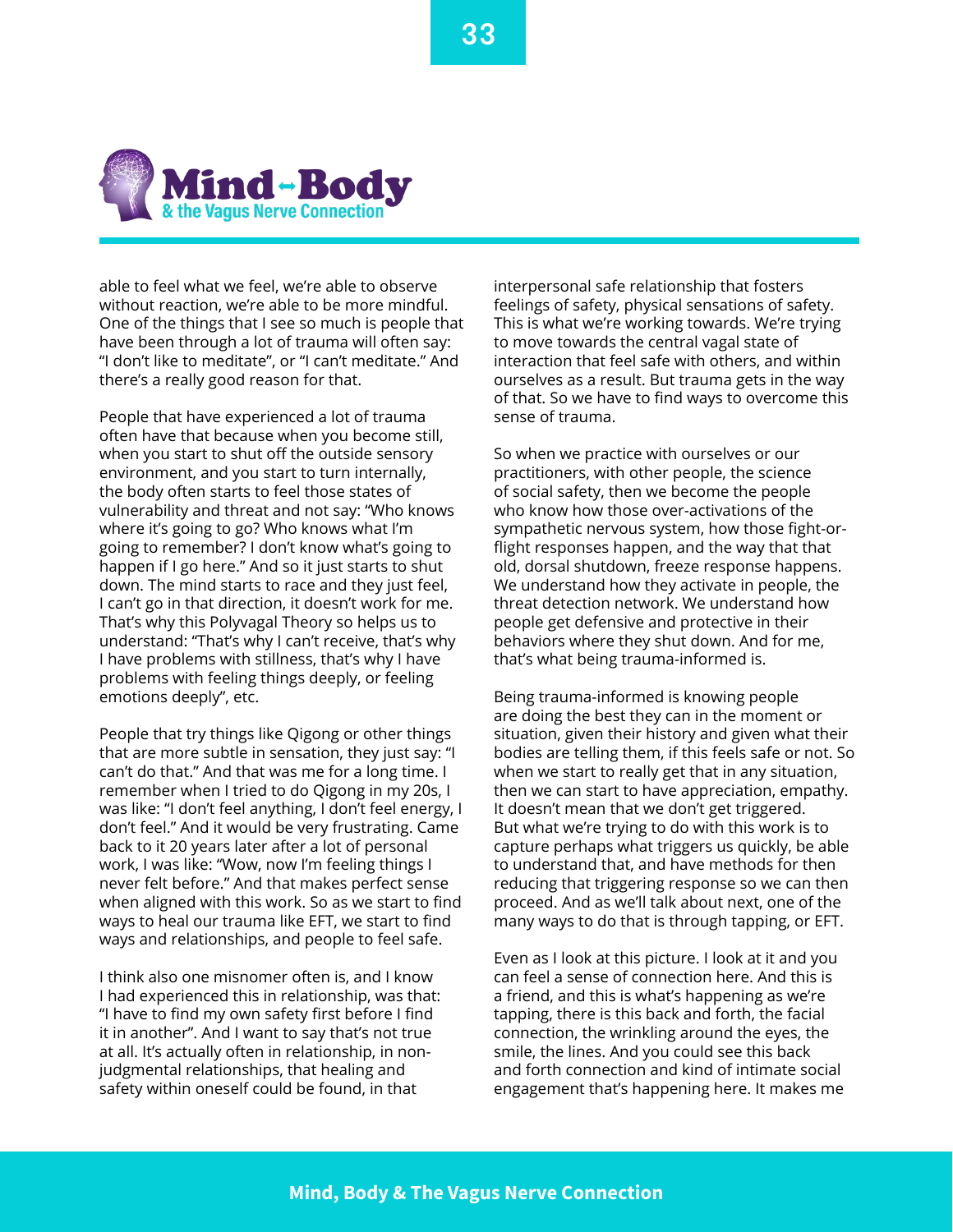

even smile, I feel relaxed just even looking at the picture. So we're gonna talk about EFTs role. I'm going to go ahead and get rid of the slides. But I thought that was a good foundation for where we were going to go.

**Dr. Eva Detko:** That was an excellent foundation indeed. I love that. That so well explains the relationship between those different systems. And I just wanted to stress once again that when we're talking about improving vagal tone, when we're talking about vagus nerve stimulation, it's all about getting that ventral vagus complex to work better, because that's the only time, it's when that part of our nervous system is activated that we can heal. We cannot heal in fight-or-flight. We cannot heal in the freeze response. We can only heal when this social nervous system, that is the vagus, the ventral vagus complex, is activated. And so that obviously is the connection that so many people don't quite appreciate. That is the connection between the emotional states, and what we're describing here, the safety aspect, and the physical healing. And it's so, so impactful and quite simply, we cannot heal in any other state.

**Dr. Craig Weiner:** It's so important. However, we also need to be careful with that, of understanding that when we move into fightor-flight and when we move into freeze, it's an adaptive response. I want to be careful, and not that you did, but the judgment of that, we have to be careful of. That if we feel incapable of being in a ventral vagal state and then we move into those other states, it's because given our history, that is what our body, the best it can do in that moment. So I often have people that say: "Oh, my God, why did I do that? Why did I react that way? Why?" And they often self-criticize and self-judge. Well, if you had the ability at that moment to have resourced your ventral vagal, you would have.

So I think that the understanding of this, that for me gets ever deeper, is it moves us more toward a

state of self-compassion and empathy for others. It moves us more into understanding of: "Okay, well that was the best I could do then, because that's what I did. And right now, I'm doing the best I can. And as I heal and move in a different state, then there'll be ways I act differently in the future." But you're right. Healing requires safety. And healing requires us being in the ventral vagal state to be able to heal from those kinds of adverse or traumatic experiences. You're absolutely right.

**Dr. Eva Detko:** Yes, absolutely. It's not beating yourself up because you access you to fight-orflight. Absolutely right. And that's why we offering all those different strategies, EFT being one of them, so we can actually develop a more effective way of coping with our environment and with people around us. I think you did say, even if we do a lot of the self-development work that we do, it's not about never ever getting triggered by anything again. Of course, we'll still get triggered, but it is about understanding our own responses and appreciating how we can shift from those perhaps less desirable states, to the states that actually are more conducive to healing and happiness.

**Dr. Craig Weiner:** Totally agree. And one of the things that I think assists that is to move into a curious place. For ourselves and for those working with others it's like: "Why was it in that circumstance, what was it about that moment that got me so triggered or reactive or defensive, or shutting down in whatever way? What caused me to just freeze in place?" Because often we think explicitly to that one circumstance. But it doesn't. The brain-body learns by association.

So somehow there's something about this moment, whether it's something external, the way the person looks, said it, the situation, etc., as an external cue. Or there was an internal cue that what was happening in this moment had my body feel a certain way. And other times that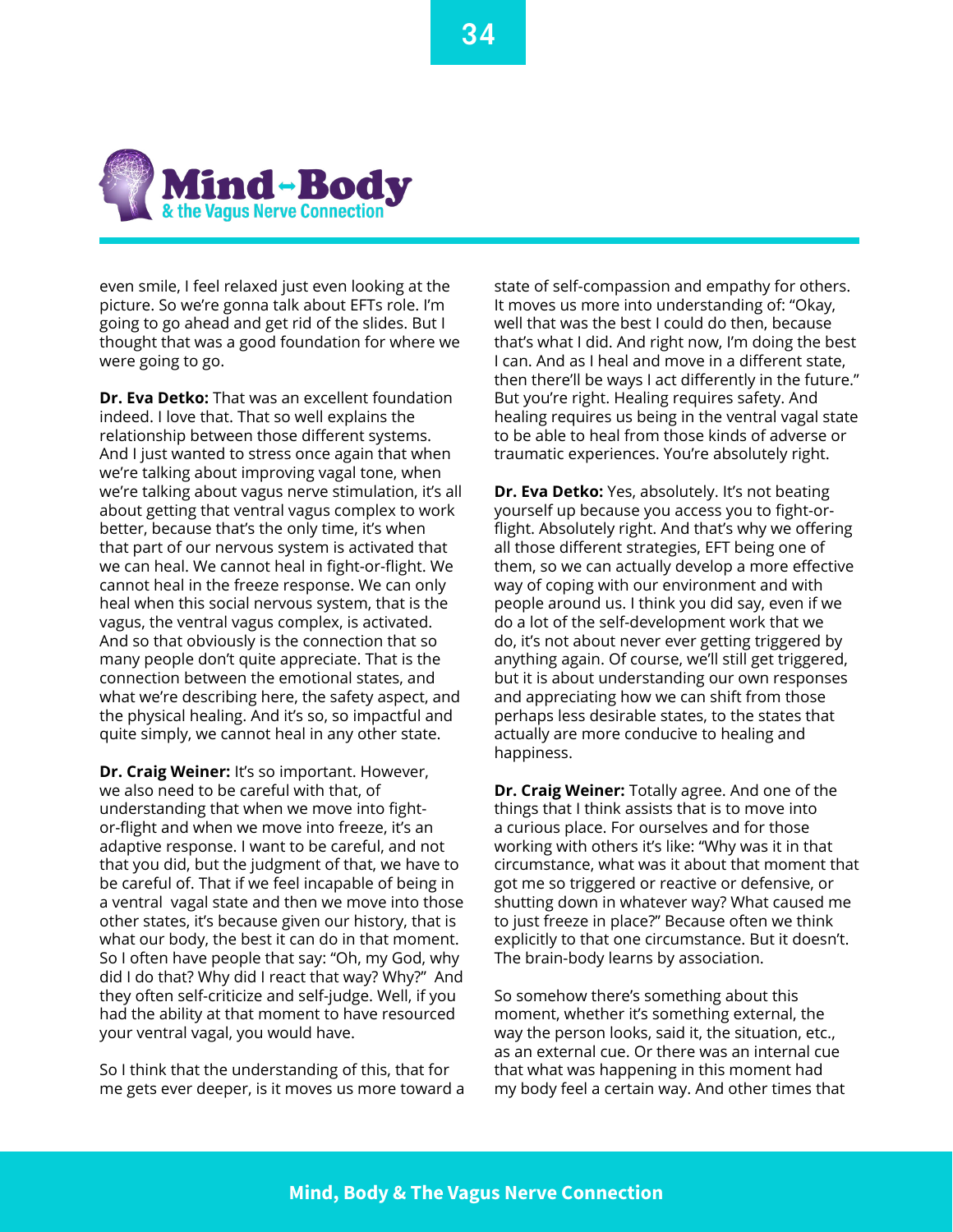

my body felt this way was something bad. And the vagus nerve, remember 80 percent sensory, it's saying "unsafe," whether it's coming from my digestive system, my liver, etc. Somehow the body is informing from bottom up: "This does not feel okay." And so now I'm going to react and what I say, or behave, or how I choose to act, or how I act, is based on that.

**Dr. Eva Detko:** Yeah, absolutely. And so we did say that EFT is one of those wonderful tools that can help rebalance the autonomic nervous system, and tap into more of the vagus potential that we're discussing here, and help us selfregulate better, and help us be a little bit more effective at correctly judging what's going on in our environment. By now, I think most people have heard of tapping and EFT, but still, I don't want to assume. So just give a little bit of a description of what the modality is about and maybe you could also talk about how EFT affects electromagnetic, electrical information, flow in the body, because obviously it does that also. So that's another reason why it's so effective.

**Dr. Craig Weiner:** Yeah. So for those people that don't know much about Emotional Freedom Techniques, EFT, tapping. It's called tapping because the primary way that we are working with the body in EFT is through stimulating percussive tapping. So we're gently stimulating different acupoints on, now this is interesting given Polyvagal Theory, literally on the head and upper body, of what we call above the diaphragm has so much to do with face, points around the eyes, acupoints, which are very much related to what we're talking about here.

So you can actually, if you want to find out more there's research there, scienceoftapping.org. You can look at that and start to find out that there's a tremendous body of research. There's been over one hundred published studies. We've got over 50 randomized controlled clinical trials. We've

got three meta-analysis on EFT's effectiveness for PTSD, anxiety, depression. Clinical trials on chronic pain and a variety of other things. And when we start to look at this cognitive, energetic, somatic, modality, we're looking at the balance of thoughts and beliefs that we have about things. We're dealing with the emotions, we're dealing with how the sensation and how it feels in the body, as well as stimulating the energetic merdian acupoints on the body.

So it really is a beautiful integration of mind and body as a healing technique. Now, I'll be the first one to say, is it the only one? No. There are tremendous techniques that are out there in addition to EFT. Matrix re-imprinting is another one we teach, there's Peter Levine's work in Somatic Experiencing, there's sensorimotor psychotherapies, there's so many.

The leading trauma techniques are finding ways to use Polyvagal Theory, to use body, energy, mind, thought, emotion, in a more comprehensive way than just thought alone, because thought alone has limitations. And I guess, very simple, because often we know what to do, but we feel unable to do that. I see that every day in clients: "I know I should be doing this. I know I shouldn't be doing this. I know I should stop doing that." But that in itself doesn't usually equal success. So by working with a technique like EFT, we were able to use it in a few different ways.

So one of them, as we start to look at how do we decrease, for example, a sympathetic fightor-flight response, and even just tapping on the points without even knowing the exact words to say, can start to decrease our sympathetic arousal response and increase our sympathetic parasympathetic balance. So often I teach my clients just to use the points. We'll have a short video also that I'll be sharing, that you'll be able to share, that just shows how to tap on the points.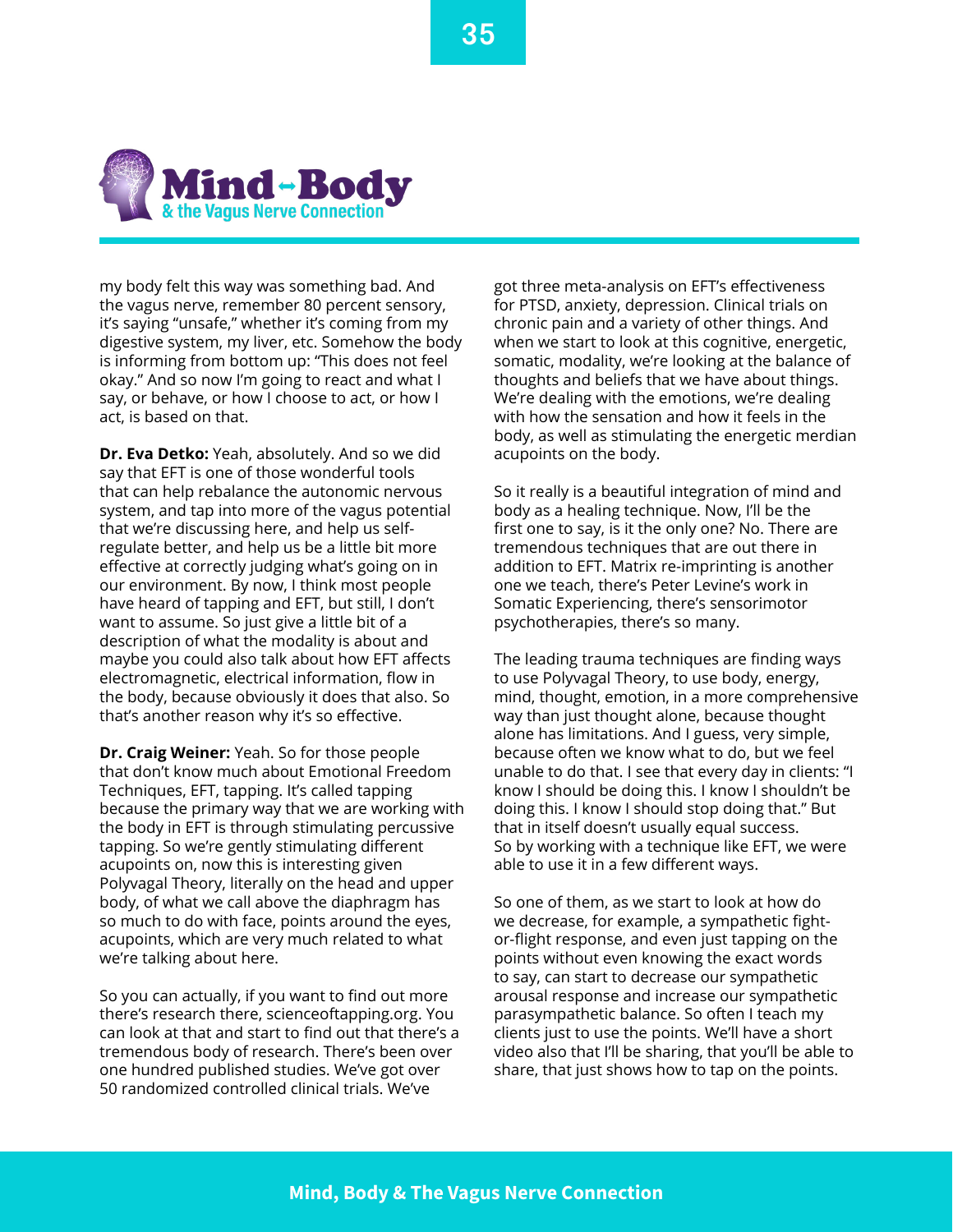

And we have growing studies that show EFT to be very quickly reducing cortisol levels, for example, so we can see that reducing, and having that evidence of reducing the stress response actually very, very quickly. So in a moment, I'm about to go out on stage and give a presentation, I'm about to have a conversation to try to repair an argument with my spouse, I'm in a moment where I'm feeling vulnerable and unsafe and feeling, call it anxious, scared, doubting, fearful, etc., I can use tapping to dampen.

So as I dampen the sympathetic response, that balance of the parasympathetic then becomes more available to me. And now all of a sudden I can start to see the people in the crowd smiling. Whereas when I was in the sympathetic response, I'd looked out, and all I see is people staring at me and judging me, which is not an accurate cue necessarily. And now I start to go: "Oh, look, there's my friend" and "oh, look, they're laughing and smiling."

So as this happens, I am more able to perceive more accurately, which then has me feel differently, which has me have a different response, which then has them have a different response. And so we can use tapping, we can use EFT in an acute or immediate situation where we're feeling some of those negative emotions of anxious fear, doubt, judgment, etc.

**Dr. Eva Detko:** You can get on that upward spiral with this, exactly right. Fantastic. And also because of this, it also links to the brainwave activity, EFT, doesn't it?

**Dr. Craig Weiner:** Sure. There's recently another study with a magnetoencephalogram. Peter Stapleton right now is doing EEG testing. And we're seeing that as we look at tapping occurring, we're starting to see changes. So we now have two studies that are showing epigenetic changes as a result of tapping that says now we're

producing different gene-related proteins that move us toward or away from inflammation, that move us toward immune enhancement.

So we're looking at epigenetic changes. We're looking at brainwave changes where the brainwaves are going from alpha, high beta, into slower brainwave states. That then allow our bodies to feel and respond differently. So we're looking at brainwave changes, epigenetic changes, neuroendocrine changes with cortisol. So we've even had our first beginning functional MRI changes, with regard to those done, at Bond University.

So we're looking at the objective evidence of how we believe the body is responding. We're still understanding how it all works, let's be honest. But the physiological changes that we're seeing are supporting EFT in explaining how it works so quickly. So I just mentioned the first one was kind of in the immediate and the immediacy of a moment. But then as we're talking about trying to move toward living in a more ventral vagal state, then we have this body of stuff that's happened to us in our past and especially important is the ones that's happened to us in our childhood. Because the power of trauma that happens when we're young, while our nervous systems are wiring, has even more duration and tensile strength, so to speak, and harder to break apart because it's how we were wired from early on, and can keep being that way throughout our lifetime.

So the most likely way to project our future is to look to our past, because that's what we're used to. So when using EFT and Matrix Re-imprinting, and other what are called energy psychology, or tapping modalities, is when we're looking at those, is how do we start to use those to heal the adversity of our past, where we learned that the world isn't safe, where we learned that you can't trust people, where we learned that it's not safe to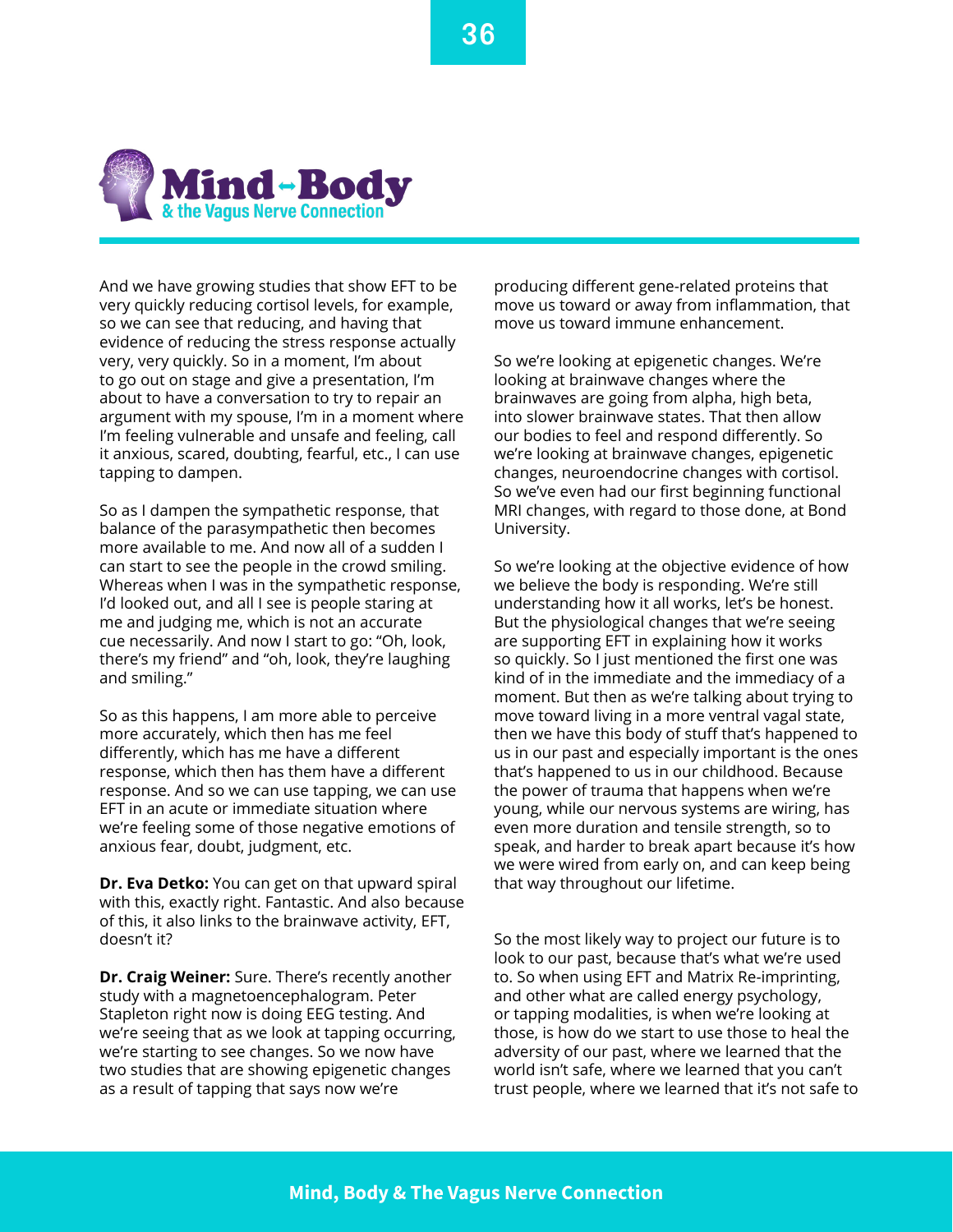

be me, where we learned that I can't speak up, all of those things. So we can use EFT.

And ideally, while there are ways you can do this yourself, especially with trauma, I'm always going to recommend working with a skilled traumainformed tapping practitioner, to help guide and facilitate, and hold the safe space while we visit those past experiences, and work with the examples of unraveling those. Because I can know my mom did her best but doesn't feel that way. Or I can know that that person didn't mean to do that, but it still feels a different way. So there are ways that we are using the tapping, and phrases, and self-acceptance, and full awareness, and felt sense, tuning into our bodies, to combine those into a rich broth in which we're starting to go: "You know what? Now, I can think about that and it doesn't bother me anymore.

And in fact, I could see how life can be other than that now where I could never have imagined it otherwise." And so I see that every day with clients. I see that with the practitioners that I train that have done years and years of working therapeutically with clients. And they add EFT and they just find, wow, it just accelerates the pace of healing those parts of their past. So it's truly amazing. When we start to look at Polyvagal Theory as well, I think it informs us that there are other tools that he talks about. So think about, for example, he does a lot of work with the use of sound, especially with, for example, autistic children he's done a lot of research with. He speaks a lot about the prosody of our voice.

So when we start to look evolutionarily at the way sound was used to determine something being safe or not. That when we're able to use our voice in a melodic way, when we're able to use the prosody of our voice that has a lilting story-like variations, that that tends to induce in the other person a response that induces their ventral vagal response. It's why when we talk to a puppy and

a child, we automatically go into talking more like this, it's just natural. And I just watch your response as soon as I do that. So when we're more conscious of the use of safety inducing features, when we can use things where we can accelerate and use, for example, the lengthening of our exhales.

All these things also have those physiological unconscious responses in ourselves that tend to induce a more ventral vagal state. So there are tools that we can also add and learn, no matter what the technique that we're doing, to be able to use those cues of safety. Spatial distance. Our use of how we use our face and our voice, etc. to help to induce in another person a sense of them feeling safe, which then allows them to access their ventral vagal state, which allows them to be able to use a more integrated and whole-brain, whole-body approach in responding and feeling like they can be able to connect, rather than defend or react.

**Dr. Eva Detko:** This has been a really wonderful presentation and interview and a session. So before we end, is there anything else that you think you may want to add to what you've already covered that still may be of value to the listeners?

**Dr. Craig Weiner:** For a long time I thought that feeling safe was pandering, was kind of a soft, not so important thing that you needed to learn to buck up and be strong. Especially in the culture here in the US, it seems as if the movement toward making oneself improved or better is by being harsher with oneself: "and now I've got to start doing this", and I've never seen anybody truly make huge healing steps in their life, or describe it as that, with that behavior and that attitude.

And it's when people become more loving, more self-accepting, which is a big part of even the verbiage in EFT is: "Even though I'm angry about the situation, I still accept myself." So we start to